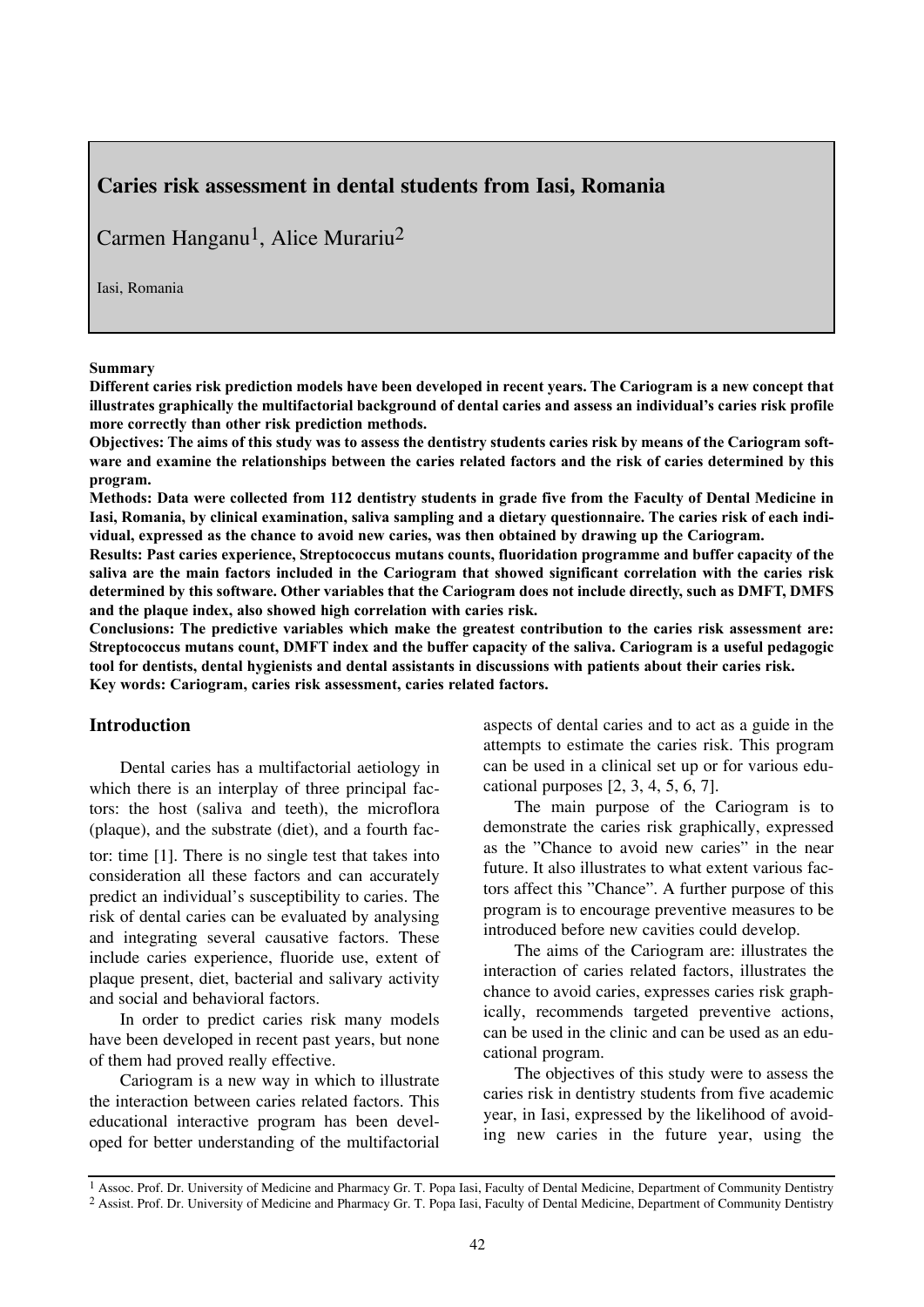Cariogram computer program and to study the correlations between different caries related factors that make up the Cariogram, and the risk of caries it determined.

## **Material and Methods**

#### *Study subjects*

The cross sectional study population comprised 112 students in dentistry, from five academic year, 71 women and 41 men, Faculty of Dental Medicine from Iasi, Romania.

Dentistry students from five academic year, in Iasi, were invited to complete a questionnaire during community dentistry lectures on their general health, particularly any type of systemic or chronic illness that could directly or indirectly affect oral health, oral hygiene habits, especially the frequency of tooth brushing and the use of fluoridated toothpaste and mouthwashes, tobacco and/or alcohol use.

All students were examined clinically at the Dental Clinic School according to the WHO criteria [8]**.** No radiographs were taken. The following clinical and paraclinical parameters were recorded:

#### *DMFT index and DMFS index*

Conducted visual-tactile examinations were made, using dental explorers and mouth mirrors for the counting of decayed, missing, and filled (DMF) permanent teeth (T) and permanent teeth surfaces (S).

*Plaque Index***,** *PI, according to Silness and Löe* (six teeth: 16, 12, 24 and 36, 32, 44)*.* PI assesses the amount of plaque in the cervical part of the tooth. Four sites on each tooth are recorded, buccal, lingual and proximal surfaces. The Index for the four surfaces is summarized and split by 4, which gives an index for the tooth. If the index for all teeth are summarized and split by the number of included teeth, we get the index for the patient.

#### *Saliva tests*

## **Estimation of the rate of flow of stimulated saliva**

A paraffin pellet is given to the patient to chew for 30 seconds, then to spit out the accumulated saliva or swallow it. The patient then continues to chew for five minutes, with the accumulated saliva collected continuously into a measuring glass. Time could be reduced if secretion rate is high, prolonged if rate is low. After 5 minutes, the amount of saliva is measured and the secretion rate calculated as ml/min.

#### **Evaluation of the saliva buffer capacity**

Dentobuff Strip is a quick and easy way to determine salivary buffering capacity (Ivoclar-Vivadent CRT Buffer - Caries Risk Test Buffer). An indicator system incorporated in the test strip changes color, clearly showing the buffer capacity of the saliva. In order to assess the pH of saliva, we followed the below steps:

1. Place a Dentobuff test strip, test pad facing up, on an absorbent surface like a paper towel, without touching the test pad.

2. Use the enclosed pipette to apply a drop of stimulated saliva to the test pad, enough to cover the entire pad.

3. After exactly 5-minute reaction time, compare the colour that has developed on the test pad with the Dentobuff Strip Colour Chart

*The salivary Streptococcus mutans and Lactobacillus counts* were made with the Ivoclar-Vivadent CRT Bacteria - (Caries Risk Test Bacteria), placing the vial with the sample carrier in an incubator at 37sC for 48 hours and comparing the two colonies (*Streptococcus mutans* and *Lactobacillus*) with the growth model provided by the manufacturer.

*The Cariogram diagram* for each individual was obtained. For each factor, the examiner has to obtain the information from the clinical examination or by performing complementary tests and from the completed questionnaire and dietary record. This information is assigned a value on a scale from 0 to 3 (0 to 2 for some factors) according to predetermined criteria. 0 is the most favourable score and the maximum, 3 (2 in some cases), indicates an unfavourable risk [9]. The variables used in order to obtain the Cariogram and the values assigned to them are shown in *Table 1*. The Cariogram is shown as a pie chart with five sectors, which represent the different groups of factors linked to dental caries.

The Diet sector is based on a combination of content and frequency of intake.

The Bacteria sector is based on a combination of the quantity of plaque and the *Streptococcus mutans* count.

The Susceptibility sector is a combination of exposure to fluoride, saliva secretion and salivary buffer capacity.

The Circumstances sector shows the combination of caries experience and systemic illnesses. The last sector shows the estimated Chance to avoid caries [9, 10, 11].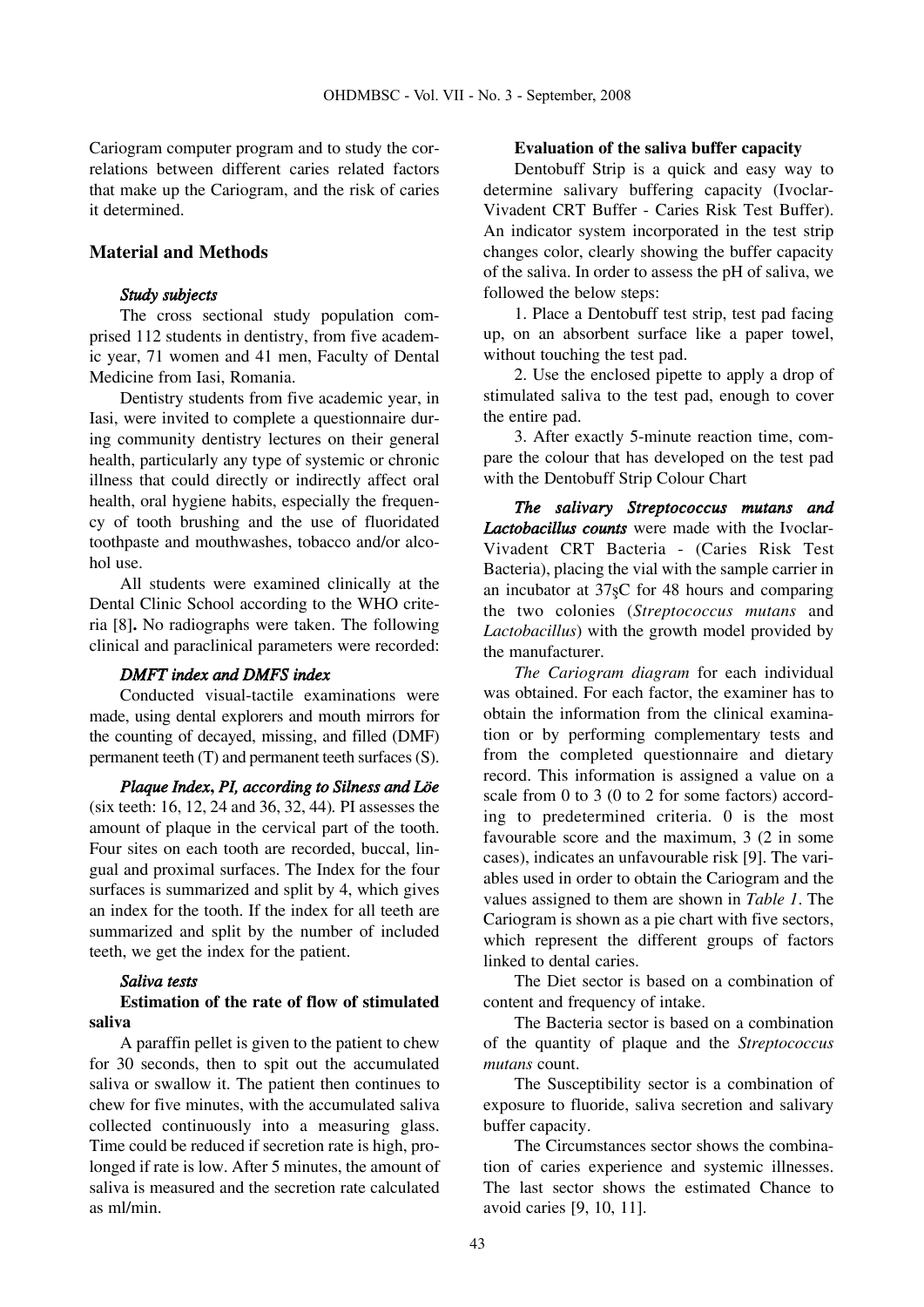| <b>Sector</b>   | <b>Variable</b>                 | Data used                                       | <b>Score</b>                               |
|-----------------|---------------------------------|-------------------------------------------------|--------------------------------------------|
|                 | Circumstances Caries experience | DMFT, DMFS and new                              | $0: DMFT=0$                                |
|                 |                                 | caries lesions in the last year                 | 1: good oral health status                 |
|                 |                                 |                                                 | 2: normal oral health status               |
|                 |                                 |                                                 | 3: new caries in the past year             |
|                 | Circumstances Related disease   | Questionnaire on general health $0:$ No disease |                                            |
|                 |                                 |                                                 | 1: Disease/conditions, mild degree         |
|                 |                                 |                                                 | (moderate influence on caries)             |
|                 |                                 |                                                 | 2: Severe degree, long-lasting (strong     |
|                 |                                 |                                                 | influence on caries)                       |
| Diet            | Diet content                    | Sugar content of diet (diet                     | 0: Very low fermentable carbohydrate,      |
|                 |                                 | questionnaire) and                              | $\leq 10^3$ colony-forming units (CFU)/ml  |
|                 |                                 | Lactobacillus count                             | 1: Low fermentable carbohydrate,           |
|                 |                                 |                                                 | noncariogenic diet                         |
|                 |                                 |                                                 | $104$ CFU/ml                               |
|                 |                                 |                                                 | 2: Moderate fermentable carbohydrate       |
|                 |                                 |                                                 | content                                    |
|                 |                                 |                                                 | $105$ CFU/ml                               |
|                 |                                 |                                                 | 3: High fermentable carbohydrate           |
|                 |                                 |                                                 | intake inappropriate diet                  |
|                 |                                 |                                                 | $\geq 10^6$ CFU/ml                         |
| Diet            | Diet frequency                  | Number of intakes/day                           | 0: Maximum three meals/day (includ-        |
|                 |                                 |                                                 | ing snacks)                                |
|                 |                                 |                                                 | 1: Maximum five meals/day                  |
|                 |                                 |                                                 | 2: Maximum seven meals/day                 |
|                 |                                 |                                                 | 3: More than seven meals/day               |
| <b>Bacteria</b> | Plaque amount                   | Silness-Löe Plaque Index (PI)                   | 0: Extremely good oral hygiene, $PI < 0.4$ |
|                 |                                 |                                                 | 1: Good oral hygiene, $PI = 0.4 - 1.0$     |
|                 |                                 |                                                 | 2: Less than good oral hygiene,            |
|                 |                                 |                                                 | $PI=1.1-2.0$                               |
|                 |                                 |                                                 | 3: Poor oral hygiene, $PI > 2.0$           |
| Bacteria        | Streptococcus                   | <b>CRT</b> Bacteria (Caries                     | 0: Strip mutans class 0                    |
|                 | mutans count                    | Risk Test) culture                              | 1: Strip mutans class 1                    |
|                 |                                 |                                                 | 2: Strip mutans class 2                    |
|                 |                                 |                                                 | 3: Strip mutans class 3                    |
| Susceptibility  | Fluoridation                    | Oral health questionnaire                       | 0: Fluoride toothpaste plus constant       |
|                 | program                         |                                                 | use of additional measures                 |
|                 |                                 |                                                 | 1: Fluoride toothpaste plus infrequently   |
|                 |                                 |                                                 | additional F measures                      |
|                 |                                 |                                                 | 2: Fluoride toothpaste only                |
|                 |                                 |                                                 | $3 =$ Avoiding fluorides, no fluoride      |
| Susceptibility  | Saliva secretion                | Stimulated saliva                               | 0: Normal saliva secretion, $> 1,1$ ml/min |
|                 | - amount                        |                                                 | $1: Low, 0.9 - 1.1 ml stimulated$          |
|                 |                                 |                                                 | saliva/min                                 |
|                 |                                 |                                                 | $2: Low, 0.5-0.9 ml$ saliva/min            |
|                 |                                 |                                                 | 3: Very low, Xerostomia, <0.5 ml           |
|                 |                                 |                                                 | saliva/min                                 |
| Susceptibility  | Saliva buffer                   | <b>CRT</b> Buffer (Caries                       | 0: Adequate, Dentobuff blue; Normal        |
|                 | capacity                        | <b>Risk Test Buffer)</b>                        | or good buffer capacity, Saliva end        |
|                 |                                 |                                                 | $-pH > 6.0$                                |
|                 |                                 |                                                 | 1: Reduced, Dentobuff green; Less          |
|                 |                                 |                                                 | than good buffer capacity, Saliva          |
|                 |                                 |                                                 | end- pH 4.5-5.5                            |
|                 |                                 |                                                 | 2: Low, Dentobuff yellow; Low buffer       |
|                 |                                 |                                                 | capacity, Saliva end - pH <4.0             |

*Table 1. Variables used in Cariogram program*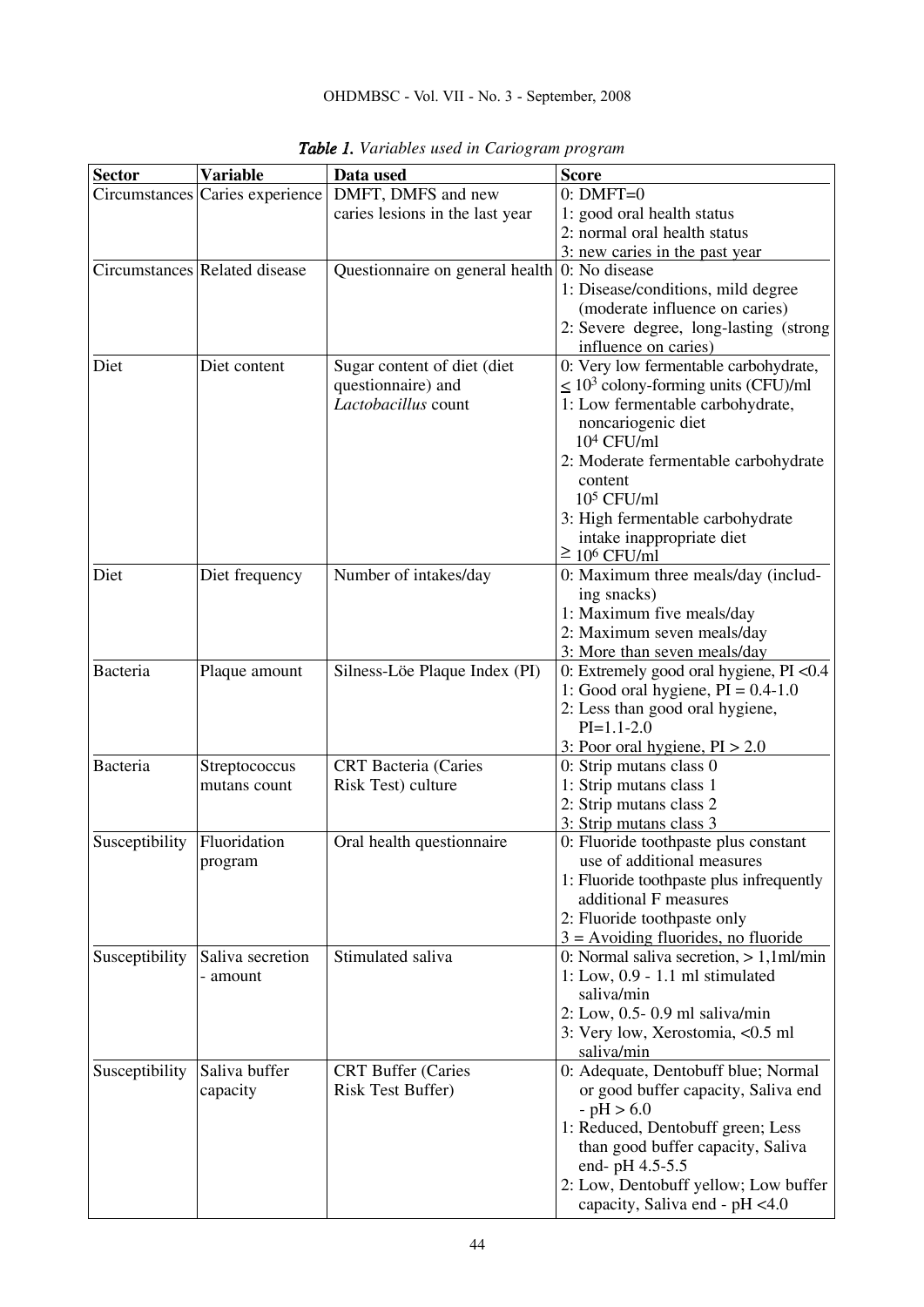In the present study, a Cariogram chart was drawn up for each of the individuals examined, after collecting the relevant data concerning the cariogram variables, with 1 as the score for Clinical judgement in all cases in order to give a standard value.

The caries risk of each individual who entered this study was expressed as percentages of Chance to avoid caries in the Cariogram model. An example of the Cariogram of one individual is shown in *Figure 1*.

## **Results**

The mean DMFT was 4.98 (2.98-5.66), with the D component averaging 1.99 (0.74-3.03), M 1.00 (0-3.00) and F 2.37 (1.58-3.96). The mean value for DMFS was 7.28 (4.55-11.36), with the D component averaging 2.25 (0.75-3.75), M 4 (0-8) and F 2.99 (1.31-6.52). The mean value of the plaque index was 1.37 (0.23-1.99) and the mean volume of stimulated saliva was 1.19 ml/min (1.10- 1.52). The buffer capacity of the saliva was high in 55% of the sample, medium in 39.9% and low in 5.1%.

The levels of *Streptococcus mutans* and *Lactobacillus* counts are presented in *Figure 2*

The caries risk obtained in each sector was 8.0% (4.92-9.98) for Diet, 7.65% (4.77-8.02) for Bacteria, 9.35% (6.28-10.11) for Susceptibility and 5.22 (3.44-6.76) for Circumstances.

Overall, the caries risk was 28.88% (19.34- 32.29) and the chance to avoid caries 71.12% (67.71-80.66).

The Pearson index was used to study the correlation between the different variables and the risk obtained for each sector *(Table 2-5);* highly significant correlation was obtained for all the variables except related diseases.

*Table 2. Correlations between different variables in the cariogram and the risk from circumstances sector*

| <b>Variables</b>                | <b>Risk From Circumstances</b> |  |
|---------------------------------|--------------------------------|--|
| <b>DMFT INDEX</b>               | $0.603*(0.000)$                |  |
| <b>DMFS INDEX</b>               | $0.538*(0.002)$                |  |
| Caries experience               | $0.985*(0.000)$                |  |
| Related diseases                | 0.021(0.867)                   |  |
| Pearson correlation coefficient |                                |  |
| $*$ significance level $< 0.01$ |                                |  |

*Table 3. Correlations between different variables in the cariogram and the risk from diet sector*

| Variables                       | <b>Risk From Diet</b> |  |
|---------------------------------|-----------------------|--|
| Diet content                    | $0.534*(0.001)$       |  |
| Diet frequency                  | $0.522*(0.002)$       |  |
| Pearson correlation coefficient |                       |  |
| $*$ significance level $< 0.01$ |                       |  |



*Figure 1. Cariogram caries risk diagram of one of the students in the study group.*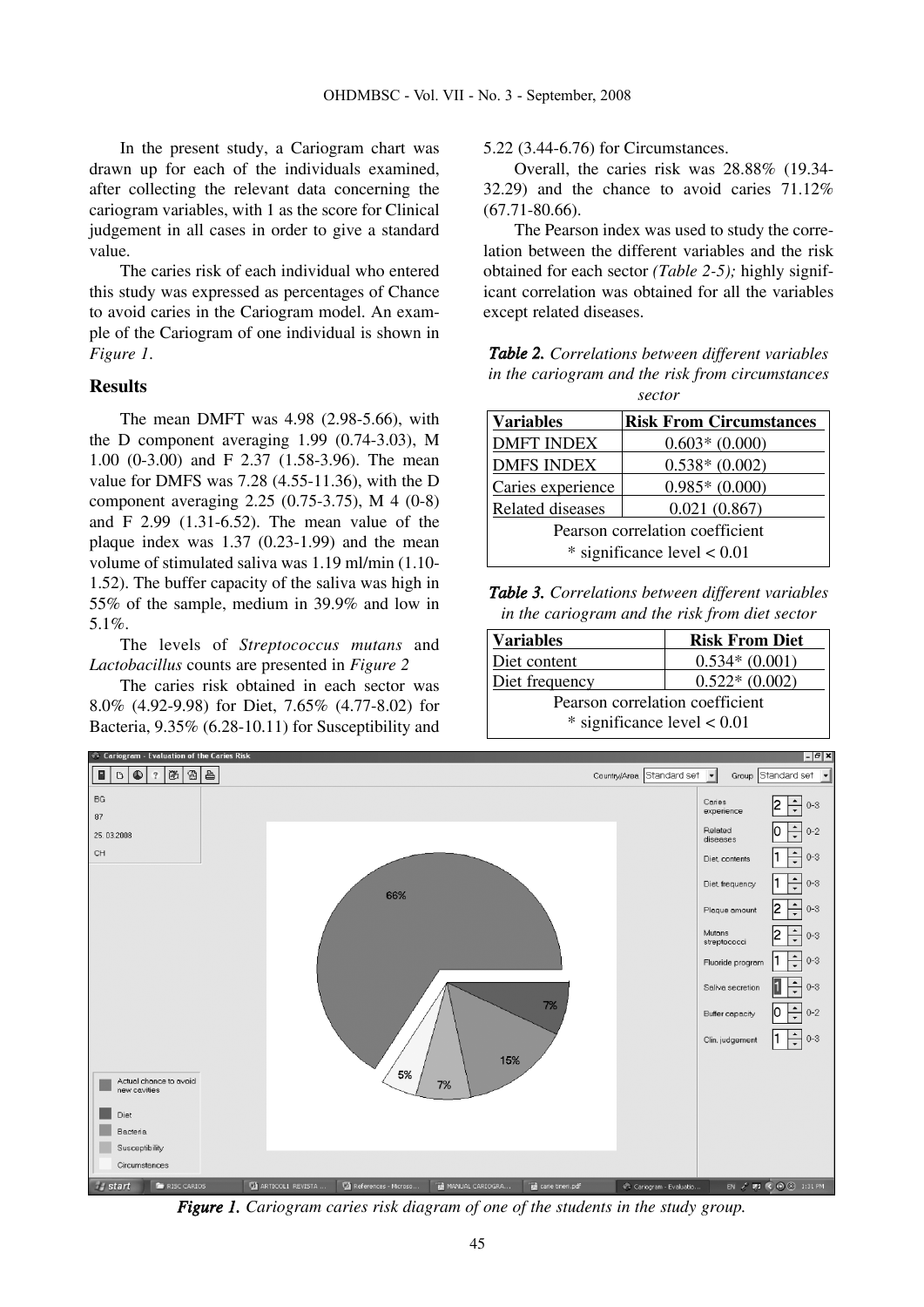



| <b>Table 4.</b> Correlations between different variables |  |  |
|----------------------------------------------------------|--|--|
| in the cariogram and the risk from bacteria sector       |  |  |

| <b>Variables</b>                | <b>Risk From Bacteria</b> |  |
|---------------------------------|---------------------------|--|
| Dental plaque amount            | $0.534*(0.001)$           |  |
| S. <i>mutans</i> count          | $0.953*(0.001)$           |  |
| Plaque index                    | $0.498*(0.000)$           |  |
| Pearson correlation coefficient |                           |  |
| $*$ significance level $< 0.01$ |                           |  |

*Table 5. Correlations between different variables in the cariogram and the risk from susceptibility sector*

| <b>Variables</b>                | <b>Risk From Bacteria</b> |  |
|---------------------------------|---------------------------|--|
| Fluoridation program            | $0.434*(0.003)$           |  |
| Saliva secretion rate           | $0.453*(0.001)$           |  |
| Saliva buffer capacity          | $0.698*(0.000)$           |  |
| Pearson correlation coefficient |                           |  |
| $*$ significance level $< 0.01$ |                           |  |

## **Discussion**

Cariogram is a new way in which to illustrate the interaction between caries related factors. This educational interactive program has been developed for better understanding of the multifactorial aspects of dental caries and to act as a guide in the attempts to estimate the caries risk. This program can be used in a clinical set up or for various educational purposes.

The main purpose of the Cariogram is to demonstrate the caries risk graphically, expressed as the "Chance to avoid new caries" in the near future. It also illustrates to what extent various factors

affect this Chance. A further purpose of this program is to encourage preventive measures to be introduced before new cavities could develop.

Cariogram – aims

• Illustrates the interaction of caries related factors.

• Illustrates the chance to avoid caries.

- Expresses caries risk graphically.
- Recommends targeted preventive actions.
- Can be used in the clinic.
- Can be used as an educational program.

This program cannot replace the personal and professional judgement of caries risk made by the examiner. However, it may give valuable hints and may even serve as a basis for discussions with the patient regarding various risk factors and preventive strategies. In other words, it does not take over the judgement or the responsibilities of the examiner, but may serve as a valuable tool in the clinical decision-making.

The main objectives of this study was to assess the dentistry students caries risk by means of the Cariogram software and examine the relationships between the caries related factors and the risk of caries determined by this program. In this way we assessed the caries risk of the students during the Community Dentistry lectures in order to evaluate accurately and to discuss the caries risk related factors as target for preventive actions that can be directed to those having a high caries risk, before cavities could develop. Our results are in agreement with those obtained by Miravet and Fontana [12, 13]. Past caries experience, *Streptococcus mutans* counts, fluoridation programme and buffer capacity of the saliva are the main factors included in the Cariogram that showed significant correlation with the caries risk determined by this software. Other variables that the Cariogram does not include directly, such as DMFT, DMFS and the plaque index, also showed high correlation with caries risk.

The factors included in the Cariogram have been given different "weights". This means that the key factors, which support the development of caries, or resist caries, have a stronger impact than the less important factors when the program calculates the "Chance to avoid new cavities". The factors are also weighted in relation to each other. Thus, different factors have different "weights" in different situations and the number of combinations of factors is enormous.